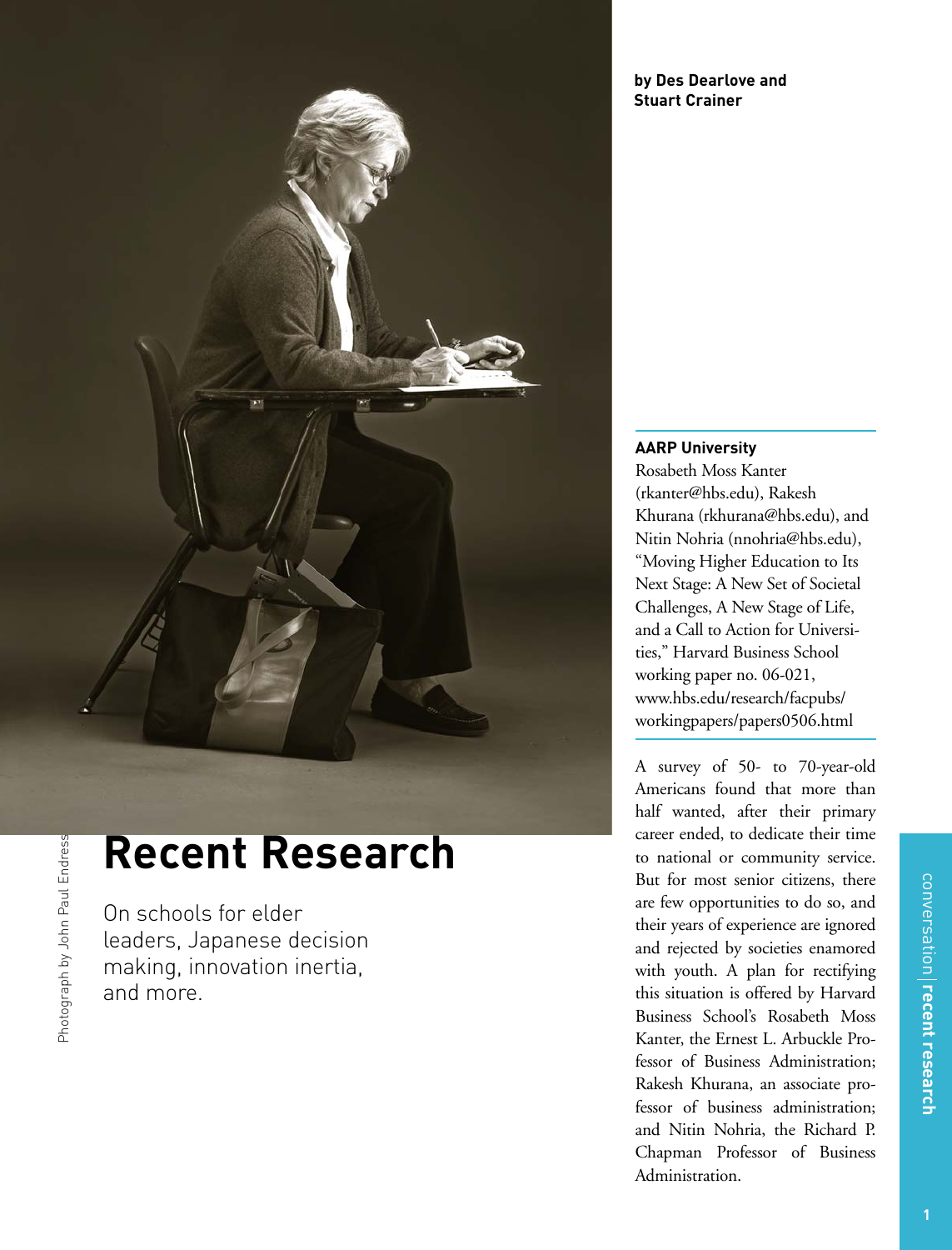**Des Dearlove** (des.dearlove@ suntopmedia.com) is a business writer based in the U.K. Mr. Dearlove is the author of a number of management books and a regular contributor to *strategy+business* and *The (London) Times*.

#### **Stuart Crainer (stuart.**

crainer@suntopmedia.com) is a business writer based in the U.K. and a regular contributor to *strategy+business.* He and Des Dearlove founded Suntop Media, a publishing and training company providing business content for online and print publications.

The authors call for a new level of higher education for people in the third stage of life. As a development in education, such a change could potentially be compared to the creation of the modern graduate and professional school in the last quarter of the 19th century. These post-university schools for seniors would provide a multidisciplinary, action-focused curriculum to equip retired business, political, legal, social, and scientific workers with the skills required to tackle wideranging intractable international problems. These think tank–styled institutions would endeavor to open fresh opportunities for leadership to the growing senior population by serving as an incubator for projects, programs, enterprises, and foundations targeted at tackling global ills. To prove that this is more than mere theorizing, a one-year pilot advanced leadership institute, based on the authors' ideas, is slated to begin at Harvard in fall 2007.

The Harvard trio believe there is "an emergent problem set" made up of issues such as global health and poverty, basic education, and the degradation of the environment that cross traditional professional divides. Politics, business, science,

the law, and other areas of expertise offer only partial responses to these problems. As a result, there is a scarcity of concepts, frameworks, research, and models that integrate knowledge among different fields. Organizations like the new advanced leadership institute would tap the experience and skills of senior leaders to begin to design the multidimensional solutions that are sorely lacking, the authors argue.

A possible beneficial side effect of involving the senior population in socially productive activities, the authors add, is that it should enhance their health and happiness — and thus reduce health-care and Social Security costs.

#### **Signature Moments**

Lynda Gratton (lgratton@ london.edu) and Sumantra Ghoshal, "Signing Up for Competitive Advantage: How Signature Processes Beat Best Practice," Advanced Institute of Management Research working paper, available from www.aimresearch.org/ forth\_competitive.html

At the Royal Bank of Scotland, the fifth-largest bank in the world by market capitalization, the top 10 managers meet with the CEO every morning between 9:30 and 10:30 A.M. Those who cannot be physically present at the bank's Edinburgh headquarters join in via videoconference. The meeting has no agenda; it simply covers the issues highest on the minds of the management team. This morning meeting has been a tradition in the bank since its founding in 1727.

This is an example of what Lynda Gratton, associate professor of management practice at London Business School, and the late Sumantra Ghoshal labeled a "signature process" — defined as a process that has "evolved internally from the values and aspirations of executives." Professors Gratton and Ghoshal argued that such idiosyncratic and unique processes create, for many companies, a competitive advantage.

Their research looked at companies that recorded superior performance between 1997 and 2002. The authors eliminated companies whose performance had been aided by factors such as a monopoly, extensive regulation, or heavy use of patents. They identified eight companies to study in detail; they then conducted extensive interviews at each, involving 20 to 30 executives as well as the CEO.

The signature processes they identified at these companies are quirky and individualistic. They also fly in the face of conventional wisdom. After all, tying up top management in a daily meeting as the Royal Bank does might appear to be a poor use of resources. But Professors Gratton and Ghoshal argued that such processes are so deeply embedded in the organization's culture that they "serve as one of the crucial links

strategy + business issue 43

strategy+business issue 43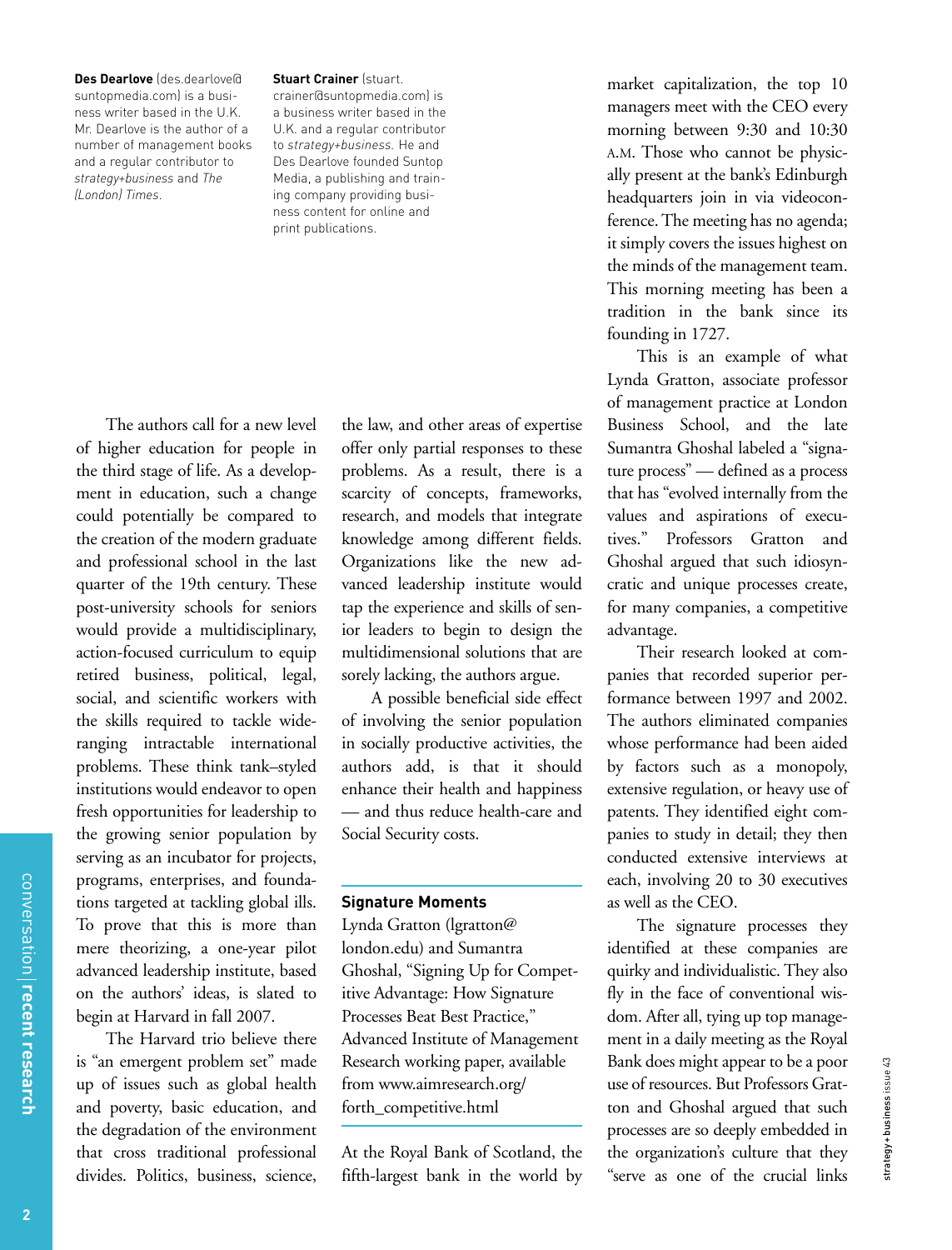between the processes of the organization and the vision, values, and behaviours of top management, and the processes are imbued with energy and passion."

Another example is the frequent weekend restructurings at Nokia. Employees return to work on Monday to find that they are in new business groups — though working relationships often remain the same. This tradition appears dramatic and potentially counterproductive. Not so, said the authors. They observed that Nokia's success has to a large extent been built on the use of structural modularity in its technological development. This means using common platforms and standardization to develop new products based on existing products. Nokia applies the same logic to its organization design: It places workers in modular teams that can be seamlessly plugged into any part of the organization to meet changing corporate and customer needs.

The chief signature process at energy conglomerate BP is the support that business unit heads are expected to give to their peers in other departments, especially those who are underperforming. A significant portion of the bonuses earned by heads of successful business units is dependent on their improving the results of weaker segments. Toyota's signature process — lean production, emphasizing adaptability and eliminating waste — was ultimately transformed into the automobile industry's best practice.

Identifying and adopting best practices is a critical managerial task. But Professors Gratton and Ghoshal concluded that potentially just as important is the job of rediscovering an organization's heritage, core values, and internal operations

— in other words, the signature processes — about which people are most passionate. The authors admitted that signature processes can be "ephemeral," but they are also indispensable. They create a link between a company's goals and its values; that connection, in turn, energizes the company and provides meaning for its culture.

#### **Lessons of Japan**

Kimio Kase (kkase@iese.edu), Hernán Riquelme (hernan.riquelme@rmit.edu.au), Francisco Sáez, and Katsuyoshi Kutsuwada (katz.kutsuwada@ gmail.com), "Transformational CEOs," *Nanyang Business Review,* vol. 4, no. 1, www.educatisgsm.de/ fileadmin/files/Publikationen/ Transformational\_CEOs.pdf

The remarkable rise of the Japanese economy in the 1970s and its subsequent stagnation in the 1990s have been well documented. Along the way, Japanese management lessons were first lauded and then largely discarded by Western academics. But today, some Japanese executives are attracting renewed attention for the strategic techniques they use to thrive despite the bumpy business environment in Japan.

Kimio Kase, associate professor at the Spanish business school IESE and Educatis University in Switzerland; Professor Hernán Riquelme, of RMIT University in Australia; Francisco Sáez, professor at the University of Castilla–La Mancha in Spain; and Katsuyoshi Kutsuwada, an executive at Sony Corporation, Japan, studied the CEOs of five successful Japanese companies. In examining the activities of Norio Ohga of Sony; Masamoto Yashiro of Shinsei Bank (the reincarnation of Long-Term Credit Bank of Japan Ltd., which collapsed in 1998); Carlos Ghosn, who turned around Nissan Motor Company; Masao Ogura of Yamato Transport Company, which pioneered courier services in Japan; and Chihiro Kanagawa of Shin-Etsu Chemical Company, the authors found that these executives principally relied upon two distinct mental models for making decisions.

The first is based on something the authors call a proto-image of the firm (PIF), which is a strong, if sometimes abstract, image or vision of what the company stands for. Norio Ohga, CEO of Sony from 1982 to 1994, used a proto-image to move the company forward in an unwavering direction after he took over from the original entrepreneurial founders. The protoimage likened the company to the Chinese character *san,* which means to shine dazzlingly like the sun. It emphasized Sony's uniqueness; at new product planning meetings, Mr. Ohga insisted that all Sony products have extra qualities that would make them worthy of the company's logo.

The alternative mental model identified by the authors is the profit-arithmetic (PA) approach, driven by short-term profitability. The exemplar is Chihiro Kanagawa, the current CEO of Shin-Etsu Chemical Company. Mr. Kanagawa is focused solely on identifying those operations and activities that will generate profits. He is concerned with day-to-day operations — controlling costs and prioritizing projects — rather than with longterm design.

Under Mr. Kanagawa, Shin-Etsu competes only in markets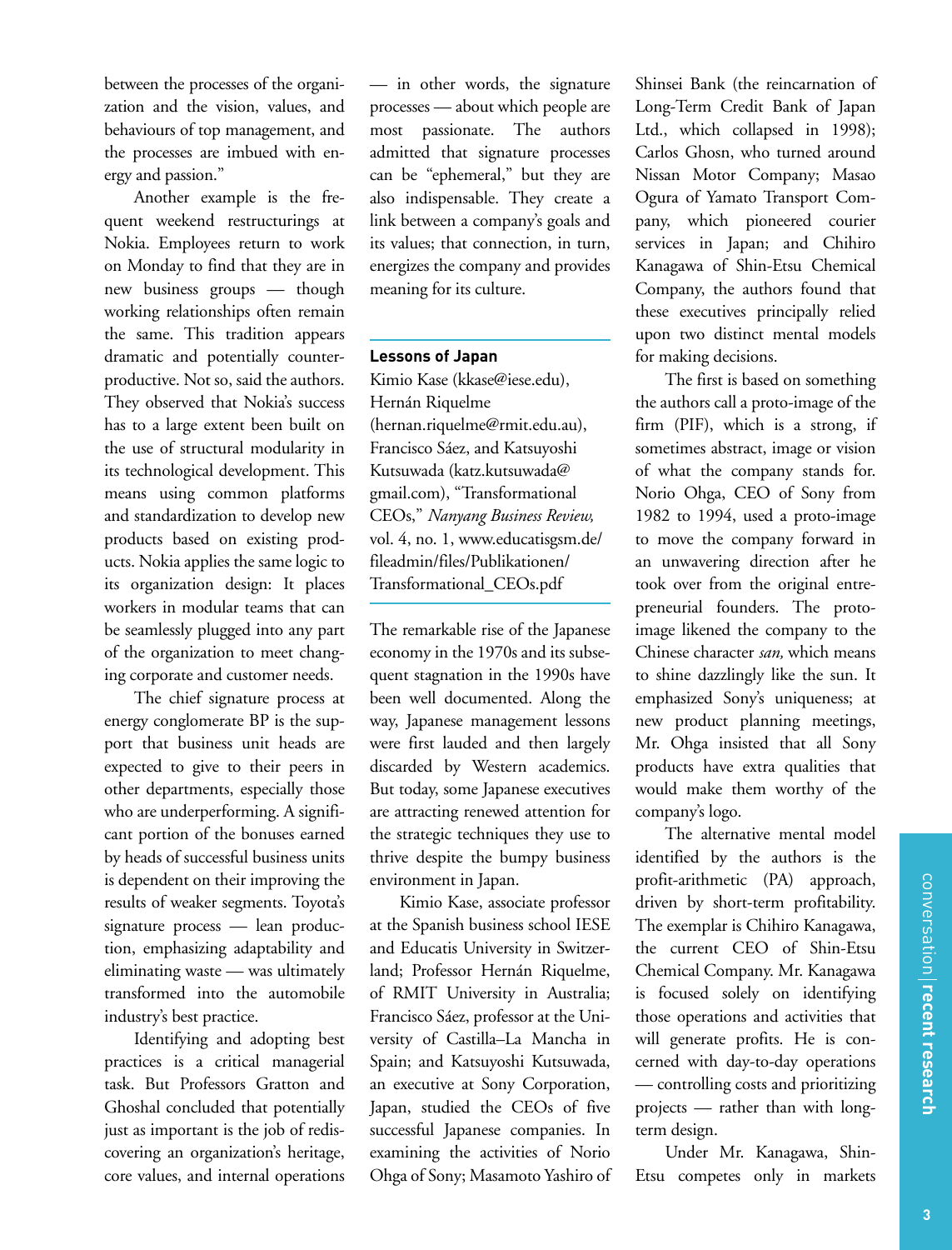## **Too often, supervisors screen out good ideas and champion only innovations that fit the agenda they've been promoting.**

where it ranks high. For example, it is number one in the world in vinyl chloride; number two in optical fiber materials; and number three in silicone resins. Mr. Kanagawa also steers clear of businesses he doesn't understand. This has allowed him to avoid making some big mistakes. At the height of the Japanese property bubble in the early 1990s, for instance, he rejected a proposal to build and manage a hotel in Takefu in Fukui Prefecture. Shin-Etsu had no experience in lodging, so the hotel would have been second-rate at best — and not worth being involved in, Mr. Kanagawa believed. He later calculated that the company would have lost up to \$250 million on the deal.

Which of the two approaches — PIF or PA — works best? That depends on the industry, the authors say. Sectors in which the pace of technological change is very rapid, such as consumer electronics, favor PIF, with its long-term outlook and substantial investment in R&D. But in sectors in which technology changes more slowly and products are easily commoditized, such as chemicals, the PA approach is more effective.

The study also offers implica-

tions for CEO succession from within the firm. Identifying an internal chief executive candidate who shares the current CEO's PIF mental model is likely to be simpler than finding someone with the extraordinary, nuts-and-bolts business acumen required of a PA leader. "Though more abstract and conceptual," the authors write, "the PIF approach can be better codified and made explicit, and accordingly, it could be easier to find a successor inside the firm."

#### **When Innovation Fails**

Nicolaj Siggelkow (siggelkow@ wharton.upenn.edu) and Jan W. Rivkin (jrivkin@hbs.edu), "When Exploration Backfires: Unintended Consequences of Multi-Level Organizational Search," www.hbs.edu/ research/facpubs/workingpapers/ papers0506.html

In 1999, the appliance maker Whirlpool announced an initiative to generate innovation "from everywhere and everyone" in the company. Faced with a stagnant market, Whirlpool managers wanted fresh ideas from the company's 68,000 employees. They got them. Before

long there were a host of pilot projects covering innovations as diverse as a line of exercise devices, a household maid service, and modular equipment for tailgate parties. Few employees came up with anything related to the company's core business. Before long, the company's executive committee started to rein in the more far-fetched ideas. Later, the CEO restricted projects even further, to existing brands.

Whirlpool's troubling experience with innovation highlights a phenomenon confirmed in research by Nicolaj Siggelkow, associate professor of management at the Wharton School of Business, and Jan W. Rivkin, associate professor of strategy at Harvard Business School. Simply put, encouraging workers throughout an organization to innovate can backfire. "Greater lowlevel exploration can suppress firmlevel exploration and performance," conclude the authors.

This does not mean that canvassing employees for innovative inspiration is altogether a bad idea, but it needs to be practiced with a number of caveats. Rather than ask themselves, "Does decentralization boost innovation?" companies should ask, "*When* does decentral-

strategy + business issue 43

strategy+business issue 43